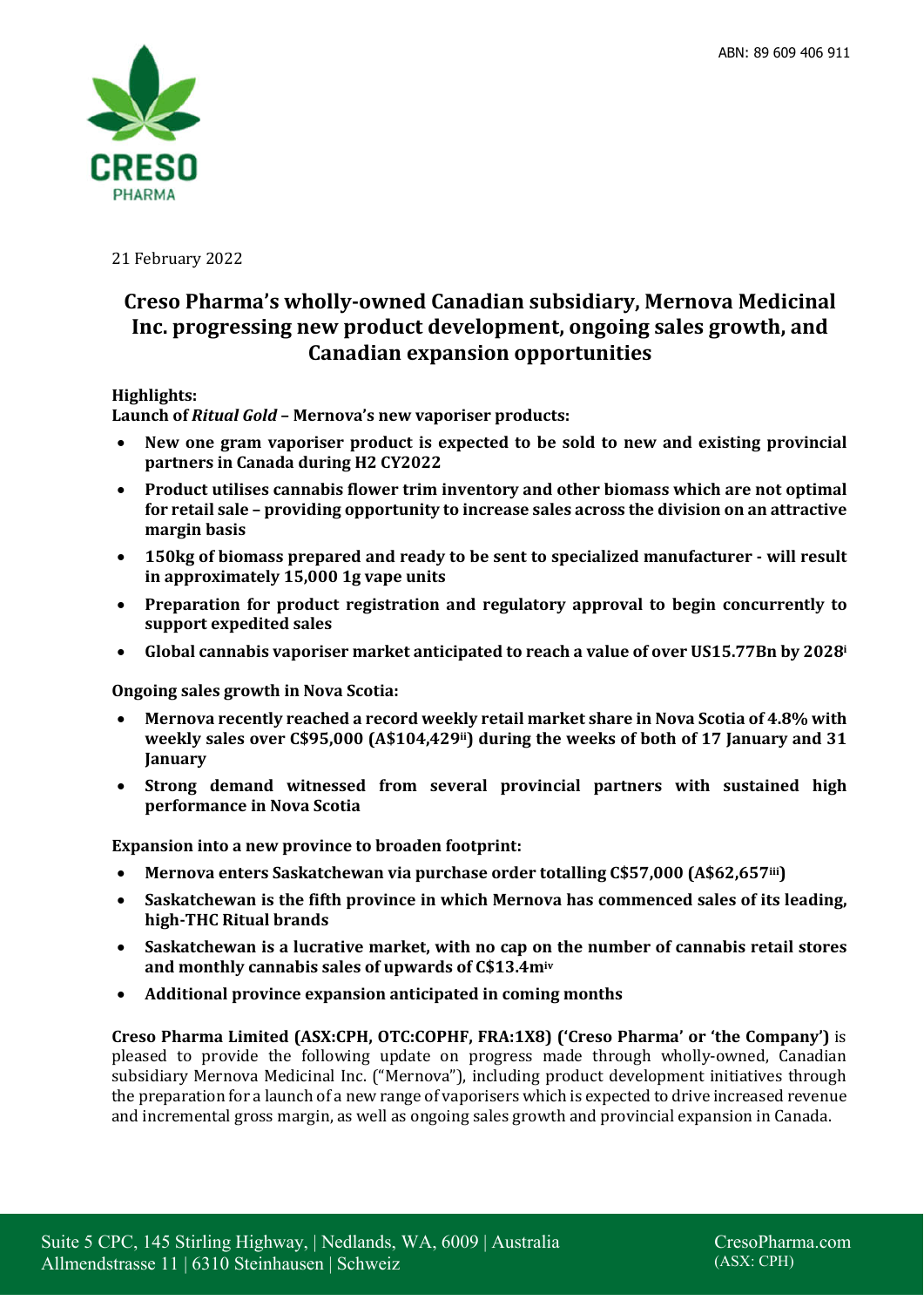

## **Mernova vaporiser range:**

The Company advises that it is preparing the launch of a new handheld vaporiser product, which will be sold under the *Ritual Gold* (or similar) brand. This will provide Creso Pharma with an entry point into the global cannabis vaporiser market, which is expected to reach a value of over US\$15.77Bn by 2031v.

The new range will utilise Mernova's top-quality, indoor grown, hand trimmed, hang dried, cured, artisanal, high-THC, craft cannabis flower which will be manufactured into one gram vape cartridges. The range will use cannabis trim and other biomass which are not optimal for retail sale, resulting in potentially increased revenue from unused inventory. Mernova's production process produces trim as a by-product, therefore providing a consistent supply of high-quality material for future vape production runs.

Mernova has prepared an initial 150kg of biomass of its leading Lemon Haze strain for shipment to its specialized vape manufacturer, which will equate to approximately 15,000 one gram vape cartridges. Product registration with the provinces and Health Canada regulatory approval initiatives will occur concurrently with production; the Company expects to be able to commence sale of the new range during H2 CY2022.

Creso Pharma has been in discussions with potential provincial customers regarding the new range and early-stage interest is very encouraging. Mernova will leverage its leading brand and existing market footprint to initiate and drive sales growth of *Ritual Gold* once regulatory milestones have been achieved.

### **Ongoing sales growth in Nova Scotia:**

Mernova has continued to witness strong sales through its established provincial groups which include the Yukon, New Brunswick and Ontario, as well as Nova Scotia. Most recently, the Company has achieved weekly sales of greater than C\$95,000 (A\$104,429vi) in Nova Scotia for the weeks of 17 January and 31 January, which equated to a 4.8% market share. The incremental increase in total market share highlights a record for the Company up from the previous record of 4.5% (refer ASX announcement: 31 January 2022).

Mernova continues to work with its established provincial partners and licenced wholesale groups to drive recreational cannabis sales. Additional purchase orders are anticipated in the coming weeks from all five provinces.

# **New province entry increases Canadian footprint:**

Mernova advises that it has secured a purchase order from Saskatchewan totalling C\$57,000 (A\$62,657vii), highlighting the group's entry into this market.

Saskatchewan marks the fifth Canadian province into which Mernova has progressed sales of its Ritual Green and Ritual Sticks product range. The new province is a lucrative market, with no cap on the number of cannabis retail stores and monthly cannabis sales upwards of C\$13.4m<sup>viii</sup>.

Mernova is progressing multiple initiatives to grow market share in Saskatchewan and establish a presence with new customers and cannabis retailers in the region. Additionally, the company is currently pursuing new additional provinces for near term expansion.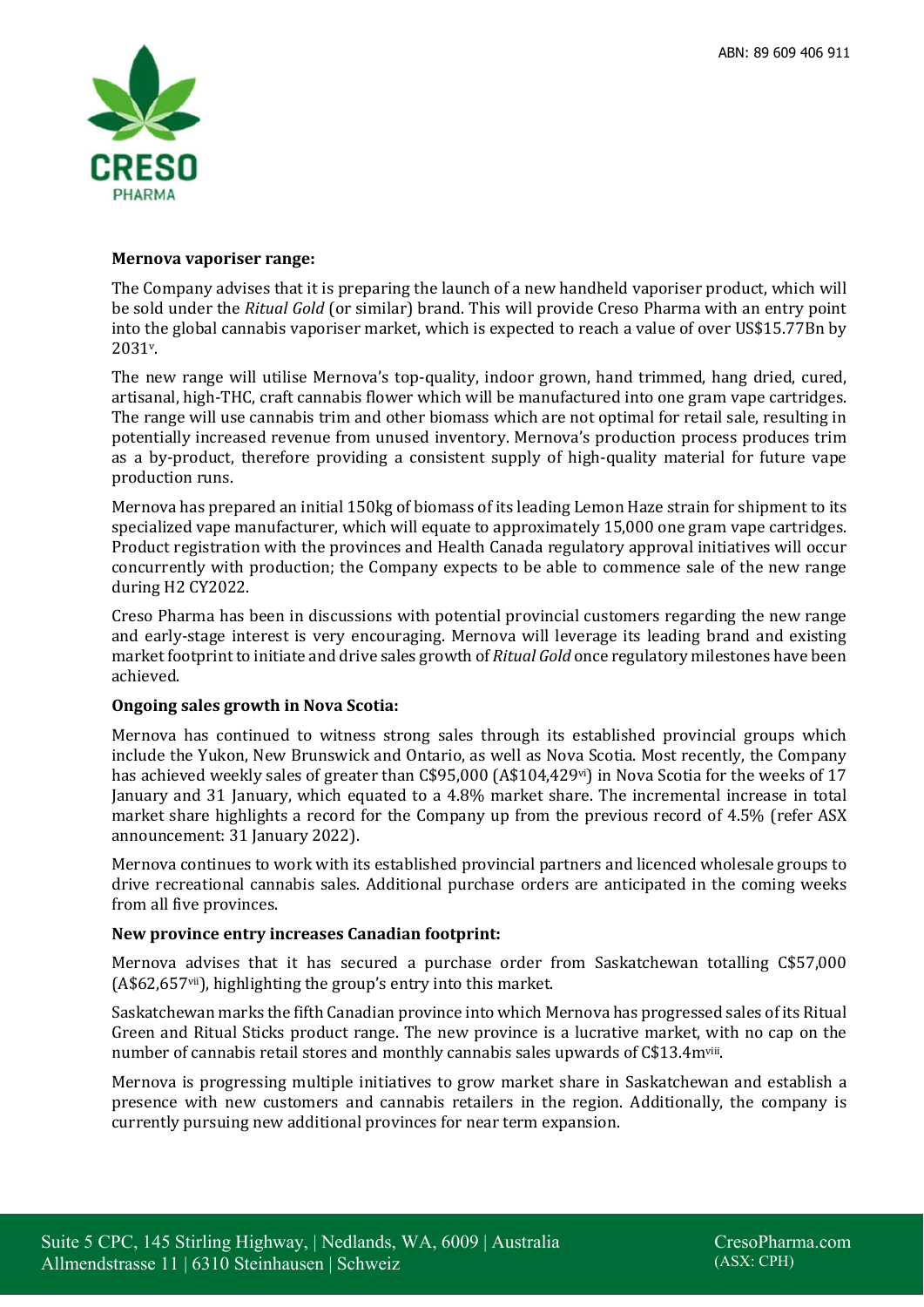

## **Commentary:**

**CEO and Managing Director Mr William Lay said:** *"Mernova continues to progress, leveraging industry leading cannabis quality, and we anticipate that the launch of the Ritual Gold range will provide another revenue generating activity for the group.* 

*"Importantly, the Ritual Gold range will utilise cannabis inventory and production by-products which are not optimal in their pre-processed form for retail channels. This will allow the Company to introduce a new product category that is expected to provide incremental revenue at high gross margins.* 

*"Our recent progress in Nova Scotia highlights the ongoing demand we are witnessing for our high-THC products. and we are also excited to have entered the Saskatchewan market. The Company is in well progressed discussions with further provincial partners, which would allow Mernova to further expand its distribution channels."* 

**-Ends-**

## **Authority and Contact Details**

This announcement has been authorised for release by William Lay, Managing Director and CEO of Creso Pharma Limited.

For further information, please contact:

### **Investor Enquiries**

Creso Pharma Limited E: info@cresopharma.com P: +61 (0) 497 571 532

### **About Creso Pharma**

Creso Pharma Limited (ASX:CPH) brings the best of cannabis to better the lives of people and animals. It brings pharmaceutical expertise and methodological rigor to the cannabis world and strives for the highest quality in its products. It develops cannabis and hemp derived therapeutic, nutraceutical, and lifestyle products with wide patient and consumer reach for human and animal health.

Creso Pharma uses GMP (Good Manufacturing Practice) development and manufacturing standards for its products as a reference of quality excellence with initial product registrations in Switzerland. It has worldwide rights for a number of unique and proprietary innovative delivery technologies which enhance the bioavailability and absorption of cannabinoids. To learn more please visit: www.cresopharma.com

## **Creso Pharma offices:**

**Australia** Suite 5 CPC, 145 Stirling Hwy, Nedlands, WA, 6009

**Switzerland** Allmendstrasse 11, 6310 Steinhausen, Schweiz